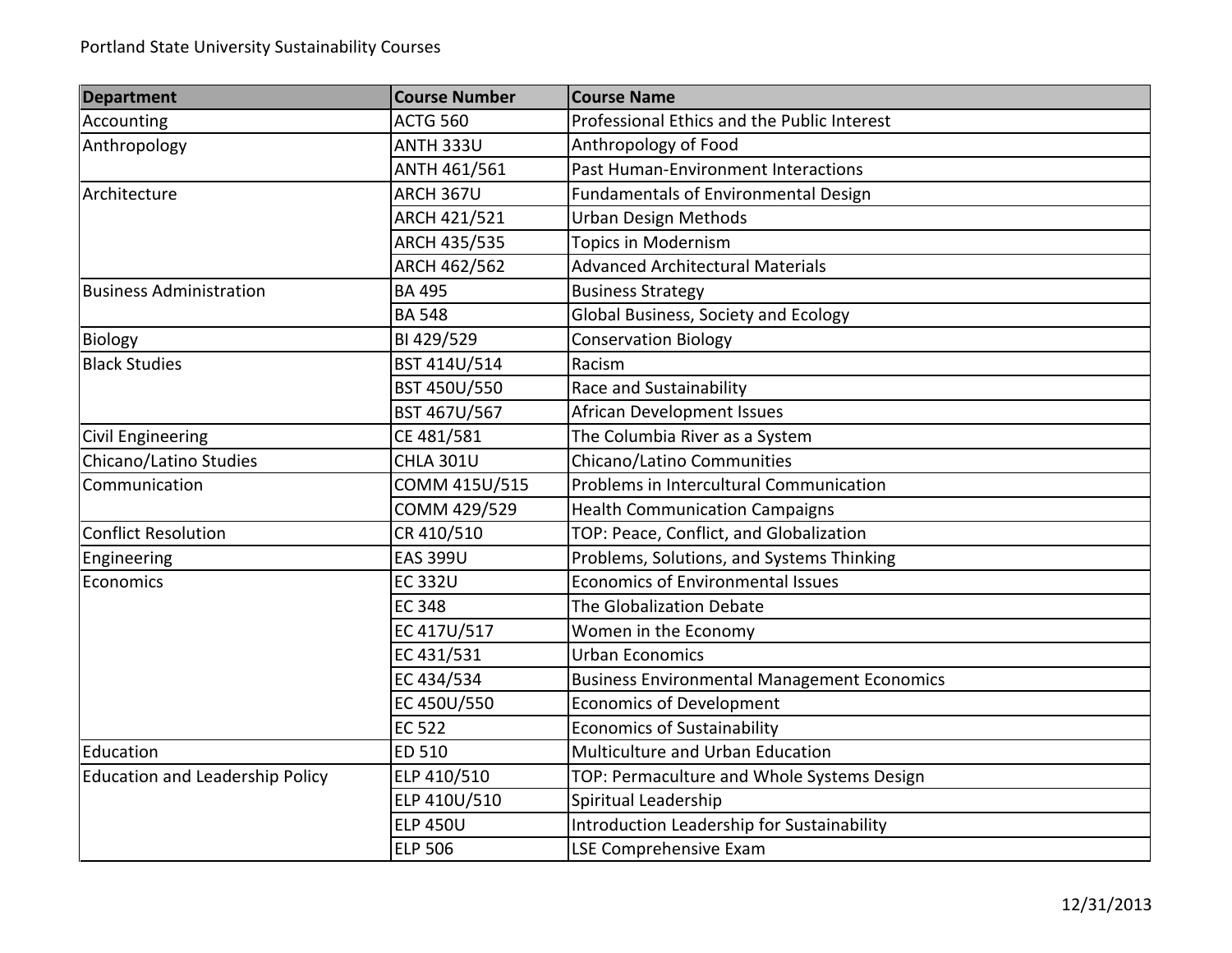| <b>Department</b>                      | <b>Course Number</b> | <b>Course Name</b>                                     |
|----------------------------------------|----------------------|--------------------------------------------------------|
| <b>Education and Leadership Policy</b> | ELP 517/617          | Ecological and Cultural Foundations of Education       |
|                                        | <b>ELP 519</b>       | <b>Sustainability Education</b>                        |
|                                        | <b>ELP 548</b>       | <b>Advanced Global Political Ecology</b>               |
|                                        | <b>ELP 550</b>       | Advanced Leadership for Sustainability                 |
| English                                | <b>ENG 368U</b>      | Literature and Ecology                                 |
|                                        | <b>ENG 385</b>       | Contemporary Literature: The Poetics of Sustainability |
|                                        | ENG 449/549          | Ecocriticism                                           |
|                                        | <b>ENG 507</b>       | <b>Postcolonial Ecology</b>                            |
|                                        | <b>ENG 507</b>       | Queer Ecologies                                        |
| <b>Environmental Science and</b>       | <b>ESM 101</b>       | <b>Environmental Science I</b>                         |
| Management                             | <b>ESM 102</b>       | <b>Environmental Science II</b>                        |
|                                        | <b>ESM 220</b>       | Introduction to Environmental Systems                  |
|                                        | <b>ESM 222</b>       | Applied Environmental Studies: Policy Considerations   |
|                                        | <b>ESM 322</b>       | <b>Environmental Risk Assessment</b>                   |
|                                        | ESM 424/524          | <b>Wetland Ecology</b>                                 |
|                                        | ESM 428/528          | <b>Urban Ecology</b>                                   |
|                                        | ESM 429/529          | <b>Environmental Impact Assessment</b>                 |
|                                        | ESM 434/534          | <b>Business Environmental Management Economics</b>     |
|                                        | ESM 460/560          | <b>Air Quality</b>                                     |
|                                        | ESM 471/571          | <b>Atmospheric Physics</b>                             |
|                                        | ESM 485/585          | Ecology and Management of Bio-Invasions                |
|                                        | <b>ESM 588</b>       | <b>Environmental Sustainability</b>                    |
| Geology                                | G 352U               | Minerals in World Affairs                              |
| Geography                              | <b>GEOG 230</b>      | <b>Environment and Society: Global Perspectives</b>    |
|                                        | <b>GEOG 311U</b>     | Climatology                                            |
|                                        | <b>GEOG 312U</b>     | <b>Climate Variability</b>                             |
|                                        | <b>GEOG 313U</b>     | Biogeography                                           |
|                                        | <b>GEOG 331U</b>     | Geography of Globalization                             |
|                                        | <b>GEOG 332U</b>     | Urban Geography                                        |
|                                        | <b>GEOG 340U</b>     | Global Water Issues and Sustainability                 |
|                                        | <b>GEOG 345U</b>     | <b>Resource Management</b>                             |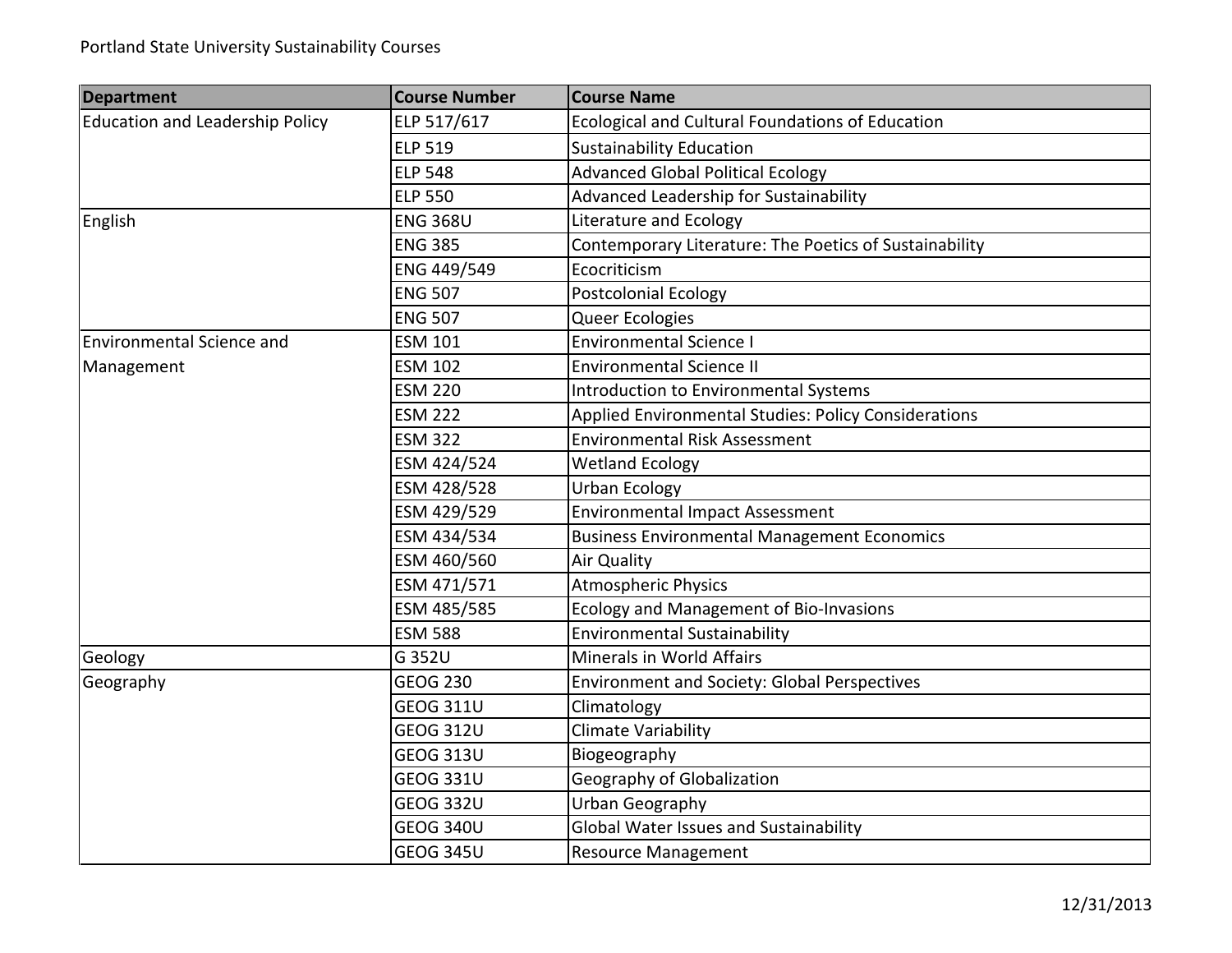| <b>Department</b>                  | <b>Course Number</b> | <b>Course Name</b>                                               |
|------------------------------------|----------------------|------------------------------------------------------------------|
| Geography                          | <b>GEOG 346U</b>     | World Population and Food Supply                                 |
|                                    | GEOG 360U            | Geography of Latin America                                       |
|                                    | GEOG 363U            | Geography of Africa                                              |
|                                    | <b>GEOG 368U</b>     | <b>United States and Canada</b>                                  |
|                                    | GEOG 407/507         | Reading in Environmental History: Sustainability American West   |
|                                    | GEOG 410/510         | Urban Agriculture                                                |
|                                    | GEOG 442/6542        | Sustainable Cities                                               |
|                                    | GEOG 445/545         | <b>Resource Management Topics</b>                                |
|                                    | GEOG 446/546         | Water Resource Management                                        |
|                                    | GEOG 447/547         | <b>Urban Streams</b>                                             |
|                                    | GEOG 448/548         | <b>Urban Forest</b>                                              |
|                                    | GEOG 453U/553        | Geography of Japan                                               |
| History                            | <b>HST 337U</b>      | <b>History of American Cities</b>                                |
|                                    | <b>HST 339U</b>      | <b>Environment and History</b>                                   |
|                                    | <b>HST 399</b>       | Food and Power in American History                               |
|                                    | HST 405B/505B        | Reading in Environmental History                                 |
|                                    | HST 407B/507B        | Research in Environmental History: The Nature of American Cities |
|                                    | HST 440/540          | American Environmental History I                                 |
|                                    | HST 441/541          | American Environmental History II                                |
| <b>International Studies</b>       | <b>INTL 101</b>      | <b>Introduction International Studies</b>                        |
|                                    | <b>INTL 201</b>      | <b>Introduction International Studies</b>                        |
|                                    | <b>INTL 462U</b>     | The Amazon Rainforest                                            |
|                                    | <b>INTL 490</b>      | Global Sustainable Development                                   |
| <b>Information Systems</b>         | ISQA 458/558S        | Purchasing and Logistics within the Food Industry                |
|                                    | <b>ISQA 511</b>      | <b>Sustainable Operations Management</b>                         |
| <b>Mechanical Engineering</b>      | ME 410/510           | International Sustainable Development                            |
|                                    | ME 422/522           | <b>Building Energy Use Modeling</b>                              |
| Management                         | <b>MGMT 510</b>      | Social Entrepreneurship and Intrapreneurship                     |
| Master of International Management | MIM 511              | Global Business, Society and Ecology                             |
|                                    | <b>MIM 521</b>       | <b>Sustainability Metrics in Business</b>                        |
|                                    | <b>MIM 527</b>       | Intercultural COMP and COMM I                                    |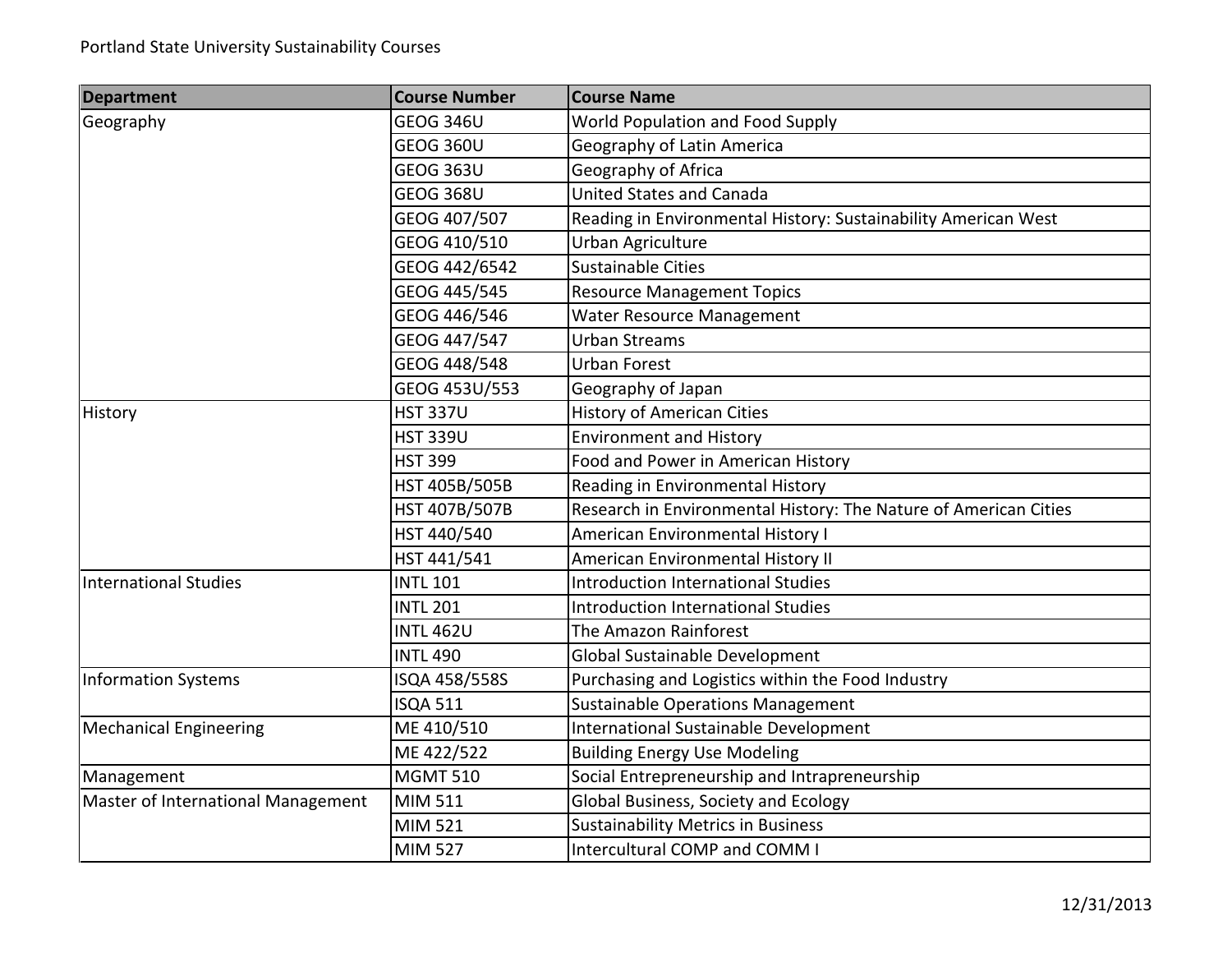| <b>Department</b>                  | <b>Course Number</b> | <b>Course Name</b>                                     |
|------------------------------------|----------------------|--------------------------------------------------------|
| Master of International Management | <b>MIM 528</b>       | Intercultural COMP and COMM II                         |
|                                    | MIM 531              | Product Design and Stewardship                         |
| Native American Studies            | <b>NAS 399</b>       | <b>SPST: Native American Politics and Activism</b>     |
| <b>Public Administration</b>       | <b>PA 412U</b>       | Civic Engagement: The Role of Governing Institutions   |
|                                    | PA 510               | Designing the Smart Grid for Sustainable Communities   |
|                                    | <b>PA 510</b>        | Sustainable Systems and Organizational Resilience      |
|                                    | <b>PA 514</b>        | Global Leadership and Management                       |
|                                    | PA 564               | <b>Issues in Environment Policy and Administration</b> |
|                                    | PA 568               | Forest Policy and Administration                       |
| Physics                            | <b>PH 375U</b>       | Climate Change and Human Life                          |
|                                    | PH 410/510           | <b>Alternative Energies</b>                            |
|                                    | PH 471/571           | <b>Atmospheric Physics</b>                             |
| <b>Public Health Education</b>     | PHE 410/510          | TOP: Food System Sustainability                        |
|                                    | <b>PHE 443U</b>      | <b>Environmental Health</b>                            |
|                                    | <b>PHE 444U</b>      | <b>Global Health</b>                                   |
|                                    | PHE 522/622          | <b>Health and Social Inequalities</b>                  |
|                                    | <b>PHE 580</b>       | <b>CNCPT Environmental Health</b>                      |
| Philosophy                         | <b>PHL 309U</b>      | <b>Business Ethics</b>                                 |
|                                    | <b>PHL 310U</b>      | <b>Environmental Ethics</b>                            |
| <b>Political Science</b>           | PS 319               | Politics and the Environment                           |
|                                    | PS 399               | <b>Environmental Political Theory</b>                  |
|                                    | <b>PS 530</b>        | Seminar in International Relations                     |
| Psychology                         | PSY 480/580          | <b>Community Psychology</b>                            |
| <b>Real Estate</b>                 | <b>RE 431</b>        | <b>Urban Economics</b>                                 |
| Science                            | <b>SCI 321U</b>      | <b>Energy and Society</b>                              |
|                                    | <b>SCI 334U</b>      | <b>Climate Variability</b>                             |
|                                    | <b>SCI 347U</b>      | Science, Gender, and Social Context                    |
|                                    | <b>SCI 361U</b>      | Science: Power-Knowledge                               |
| Sociology                          | <b>SOC 320</b>       | Globalization                                          |
|                                    | <b>SOC 330</b>       | Sociology of Food Inequalities                         |
|                                    | SOC 410/510          | Gender and Work                                        |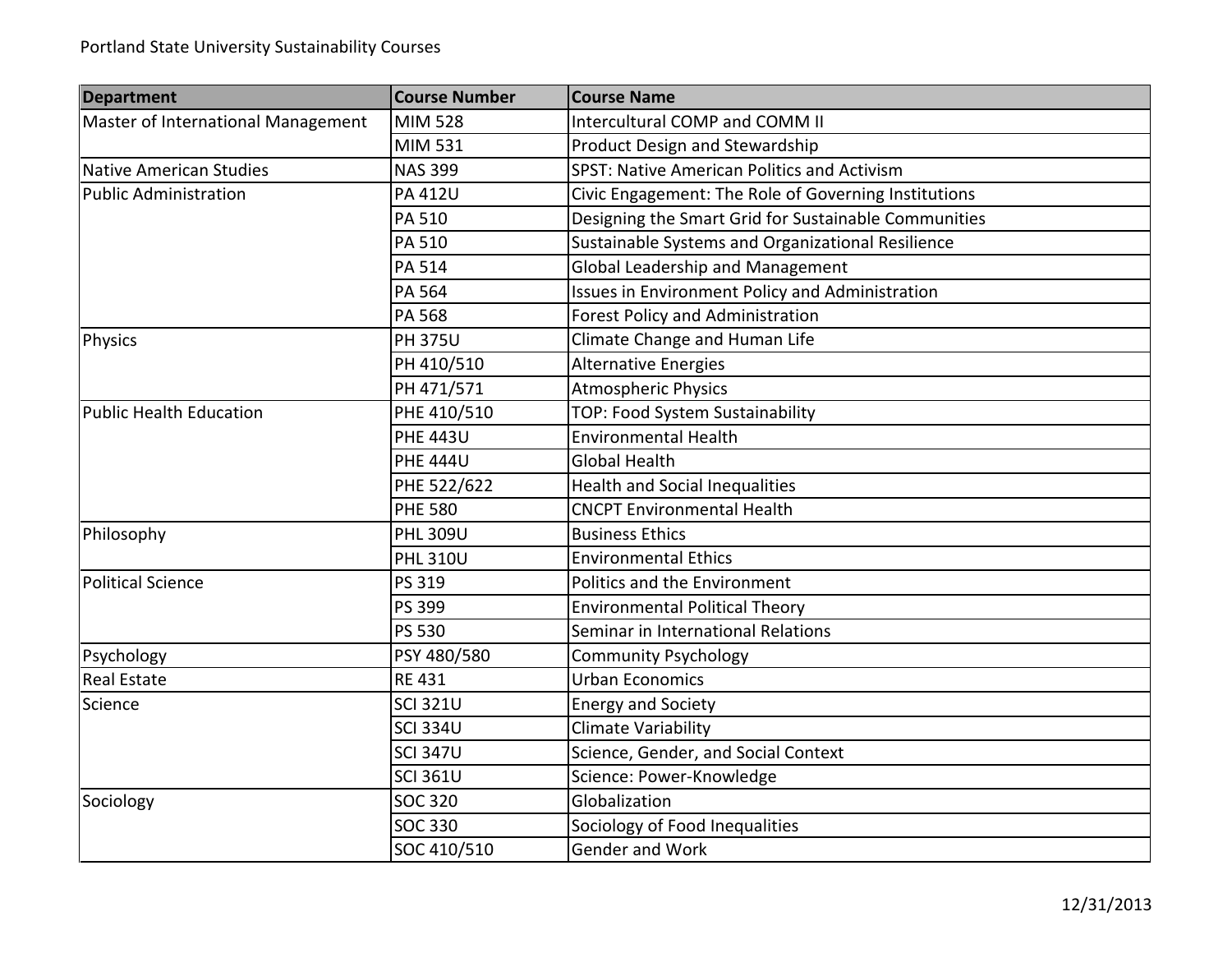| <b>Department</b>          | <b>Course Number</b> | <b>Course Name</b>                                |
|----------------------------|----------------------|---------------------------------------------------|
| Sociology                  | SOC 426/526          | Women and Mental Illness                          |
|                            | SOC 436U/536         | <b>Social Movements</b>                           |
|                            | SOC 441/541          | Population and Society                            |
|                            | <b>SOC 446</b>       | <b>Immigrants and America</b>                     |
|                            | <b>SOC 463</b>       | Global Inequalities and Health                    |
|                            | SOC 465/565          | <b>Environmental Sociology</b>                    |
|                            | <b>SOC 468</b>       | <b>Political Sociology</b>                        |
|                            | SOC 585/685          | <b>Medical Sociology</b>                          |
|                            | SOC 588/688          | Social Sustainability: Theory and Practice        |
|                            | <b>SOC 684</b>       | Social Inequality                                 |
| Social Work                | SW 439/539           | Social Justice in Social Work                     |
|                            | <b>SW 520</b>        | Social Work and Social Welfare Policy             |
| Systems Science            | <b>SYSC 510</b>      | Systems Ideas and Sustainability                  |
|                            | <b>SYSC 510</b>      | Sustainable Systems and Organizational Resilience |
|                            | <b>SYSC 513</b>      | Systems Approach                                  |
| <b>Systems Engineering</b> | <b>SYSE 591</b>      | <b>Systems ENGR Approach</b>                      |
| <b>University Studies</b>  | <b>UNST 101</b>      | Race and Social Justice                           |
|                            | <b>UNST 102</b>      | Race and Social Justice                           |
|                            | <b>UNST 103</b>      | Race and Social Justice                           |
|                            | <b>UNST 117</b>      | Human/Nature                                      |
|                            | <b>UNST 118</b>      | Human/Nature                                      |
|                            | <b>UNST 119</b>      | Human/Nature                                      |
|                            | <b>UNST 121</b>      | Design and Society                                |
|                            | <b>UNST 122</b>      | Design and Society                                |
|                            | <b>UNST 123</b>      | Design and Society                                |
|                            | <b>UNST 124</b>      | Sustainability                                    |
|                            | <b>UNST 125</b>      | Sustainability                                    |
|                            | <b>UNST 126</b>      | Sustainability                                    |
|                            | <b>UNST 224</b>      | <b>Environmental Sustainability</b>               |
|                            | <b>UNST 239</b>      | Knowledge, Rationality, and Value                 |
|                            | <b>UNST 242</b>      | <b>Leading Social Change</b>                      |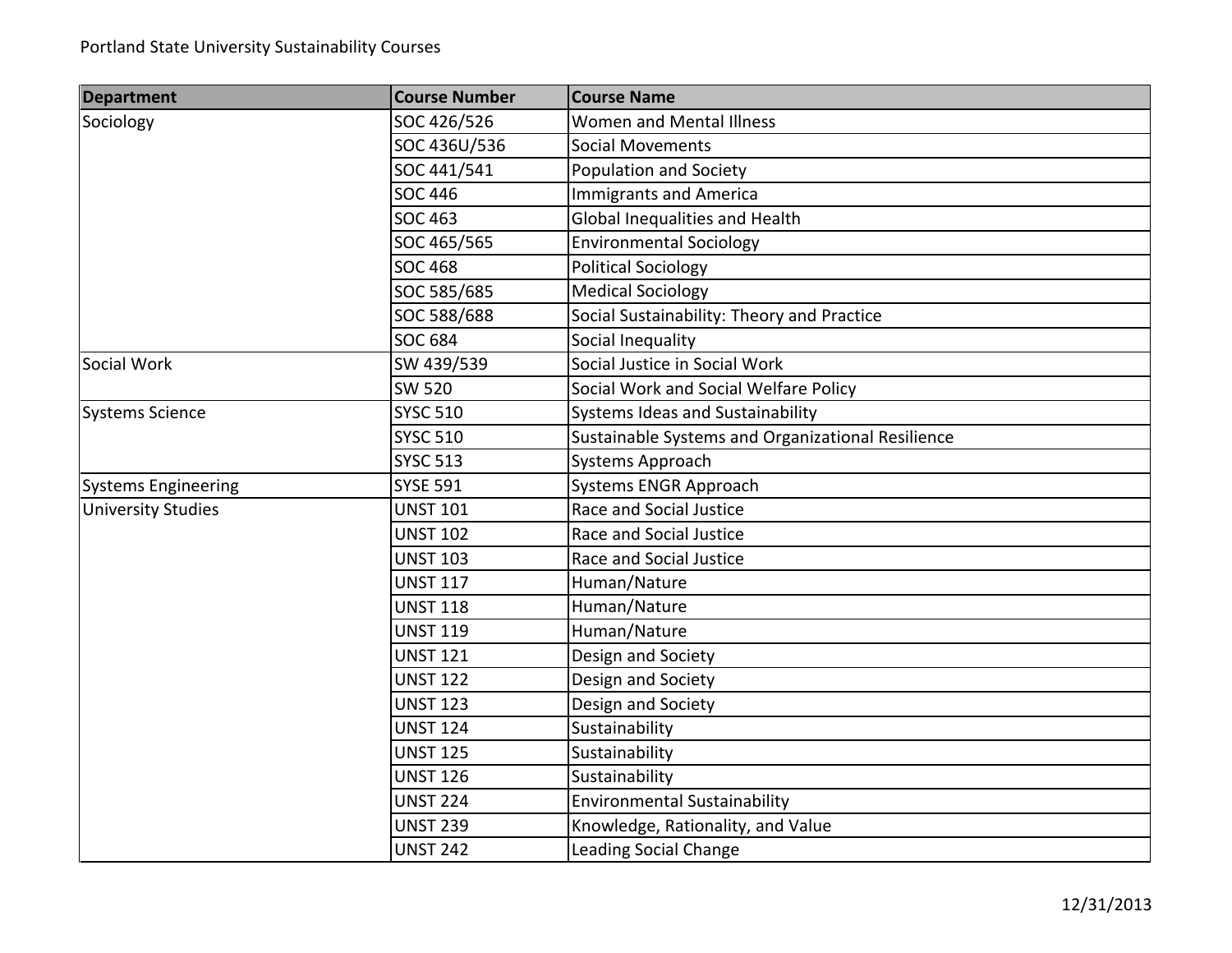| <b>Department</b>                 | <b>Course Number</b> | <b>Course Name</b>                                             |
|-----------------------------------|----------------------|----------------------------------------------------------------|
| <b>University Studies</b>         | <b>UNST 254</b>      | Popular Culture                                                |
|                                   | <b>UNST 421</b>      | <b>CAP: Community Greenworks</b>                               |
|                                   | <b>UNST 421</b>      | CAP: Documenting Sustainable Development                       |
|                                   | <b>UNST 421</b>      | CAP: Environmental Education Native American Lens              |
|                                   | <b>UNST 421</b>      | CAP: Forests, Narrative and Social Movements                   |
|                                   | <b>UNST 421</b>      | CAP: Grantwriting for Sustainability                           |
|                                   | <b>UNST 421</b>      | CAP: Promote Sustainable Lifestyles                            |
|                                   | <b>UNST 421</b>      | CAP: Sustainable Food System and Education Farming             |
|                                   | <b>UNST 421</b>      | <b>CAP: Animal Aid Grantwriting</b>                            |
|                                   | <b>UNST 421</b>      | <b>CAP: Community Psychology</b>                               |
|                                   | <b>UNST 421</b>      | <b>CAP: Creative Reuse</b>                                     |
|                                   | <b>UNST 421</b>      | CAP: Environmental Activism and Community Engagement in Mexico |
|                                   | <b>UNST 421</b>      | <b>CAP: Volunteer Stream Monitor</b>                           |
|                                   | <b>UNST 421</b>      | CAP: Asset Mapping with GIS: Empowering Communities            |
|                                   | <b>UNST 421</b>      | CAP: Grantwriting Environmental Advocacy                       |
|                                   | <b>UNST 421</b>      | CAP: Learning Gardens & Civic Affairs                          |
|                                   | <b>UNST 421</b>      | CAP: Local Justice: Social Justice Education for Adolescents   |
|                                   | <b>UNST 421</b>      | <b>CAP: Native American Grantwriting</b>                       |
|                                   | <b>UNST 421</b>      | <b>CAP: Womens Prison Gardens</b>                              |
| <b>Urban Studies and Planning</b> | <b>USP 311U</b>      | <b>Introduction to Urban Planning</b>                          |
|                                   | <b>USP 312U</b>      | <b>Urban Housing and Development</b>                           |
|                                   | <b>USP 313U</b>      | <b>Urban Planning: Environmental ISS</b>                       |
|                                   | <b>USP 317U</b>      | Introduction to International Community Development            |
|                                   | <b>USP 325U</b>      | Community and the Built Environment                            |
|                                   | <b>USP 385U</b>      | <b>History of American Cities</b>                              |
|                                   | <b>USP 386U</b>      | <b>Portland Past and Present</b>                               |
|                                   | USP 419/519          | Population and Society                                         |
|                                   | <b>USP 424U</b>      | <b>Healthy Communities</b>                                     |
|                                   | <b>USP 425U</b>      | Community and the Built Environment                            |
|                                   | <b>USP 429</b>       | <b>Poverty Urban Community</b>                                 |
|                                   | <b>USP 431</b>       | <b>Urban Economics</b>                                         |